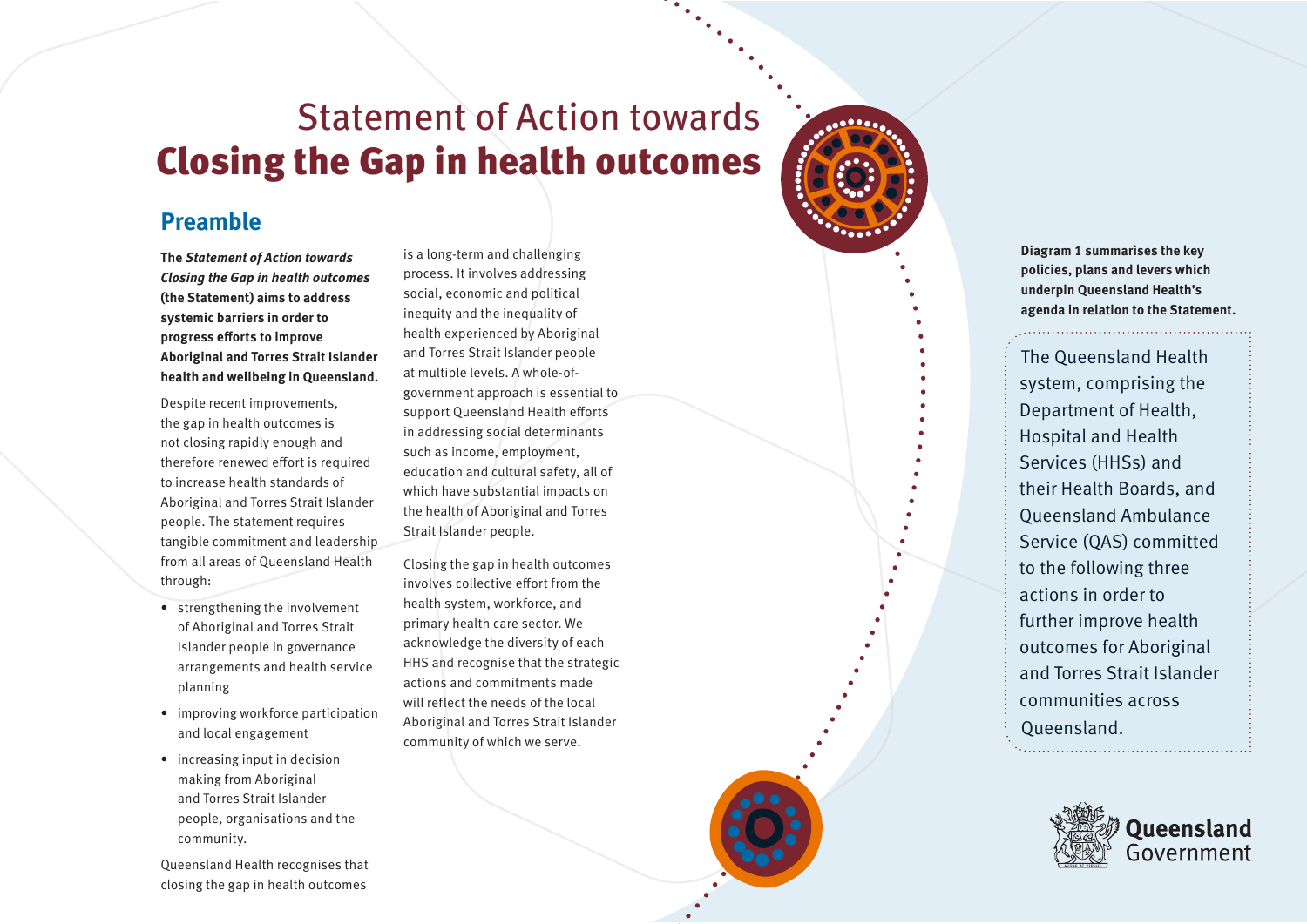#### Action 1:

**Promote opportunities to embed Aboriginal and Torres Strait Islander representation in Queensland Health leadership, governance and workforce.**

Delivering a system where Aboriginal and Torres Strait Islander people are valued, respected and encouraged to be involved in leading the design, development and delivery of health services to Aboriginal and Torres Strait Islander people and communities in Queensland.

#### **Action 1 might include:**

- I. Actively target suitably skilled Aboriginal and Torres Strait Islander people to apply for appointment to Hospital and Health Boards.
- II. Take steps to maximise employment opportunities across all streams and classifications for Aboriginal and Torres Strait Islander people, including senior executive and/or senior management level positions in order to exceed the 3 per cent workforce target by 2022.
- III. Increase the participation of Aboriginal and Torres Strait Islander people in incentivised employment programs, e.g. cadetships, scholarships and traineeships in order to grow our future workforce.
- IV. Mandate ongoing Aboriginal and Torres Strait Islander Cultural Capability training for all Board members, Chief Executive Officers and senior and executive leadership staff. Consideration should also be given to mandating such training for all staff.

#### Action 2:

**Improve local engagement and partnerships between Queensland Health and Aboriginal and Torres Strait Islander people, communities and organisations.** 

Health services that genuinely partner and engage with Aboriginal and Torres Strait Islander people, organisations and communities will strengthen and support Queensland Health's commitment to action by delivering culturally safe, responsive and capable health care to Aboriginal and Torres Strait Islander people.

#### **Action 2 might include:**

- I. Increase formal partnerships and contractual arrangements between Queensland Health (the Department of Health, HHSs and QAS) and Aboriginal and Torres Strait Islander people and organisations.
- II. Formalised reconciliation action plans adopted in the Department of Health, each HHS and QAS.
- III. Specific Aboriginal and Torres Strait Islander health operational and work plans adopted in the Department of Health, each HHS and QAS to guide and support annual workforce targets and organisational and business planning.
- IV. Ongoing, proactive local engagement between Aboriginal and Torres Strait Islander people, Hospital and Health Boards and senior and executive leaders to further coordinate Closing the Gap initiatives.



#### Action 3: **Improve transparency, reporting and accountability in Closing the Gap progress.**

Embedding meaningful targets into Service Agreements will enhance visible and purposeful reporting of Closing the Gap targets to improve health outcomes for Aboriginal and Torres Strait Islander people.

#### **Action 3 might include:**

- I. In conjunction with local Aboriginal and Torres Strait Islander communities, develop and implement specific and measurable Closing the Gap projects or initiatives relevant to local service needs and responsibilities of individual HHSs and their regional partners.
- II. Performance agreements for senior and executive management to include key performance indicators relating to improving Aboriginal and Torres Strait Islander health.
- III. Reporting on the implementation of the National Safety and Quality Health Service Standards relating to improving care for Aboriginal and Torres Strait Islander people.
- IV. Seeking opportunities to further reinforce these actions in HHS Service Agreements, annual reporting and other key governance obligations.



QH1146 05/18

2H1146 05/18